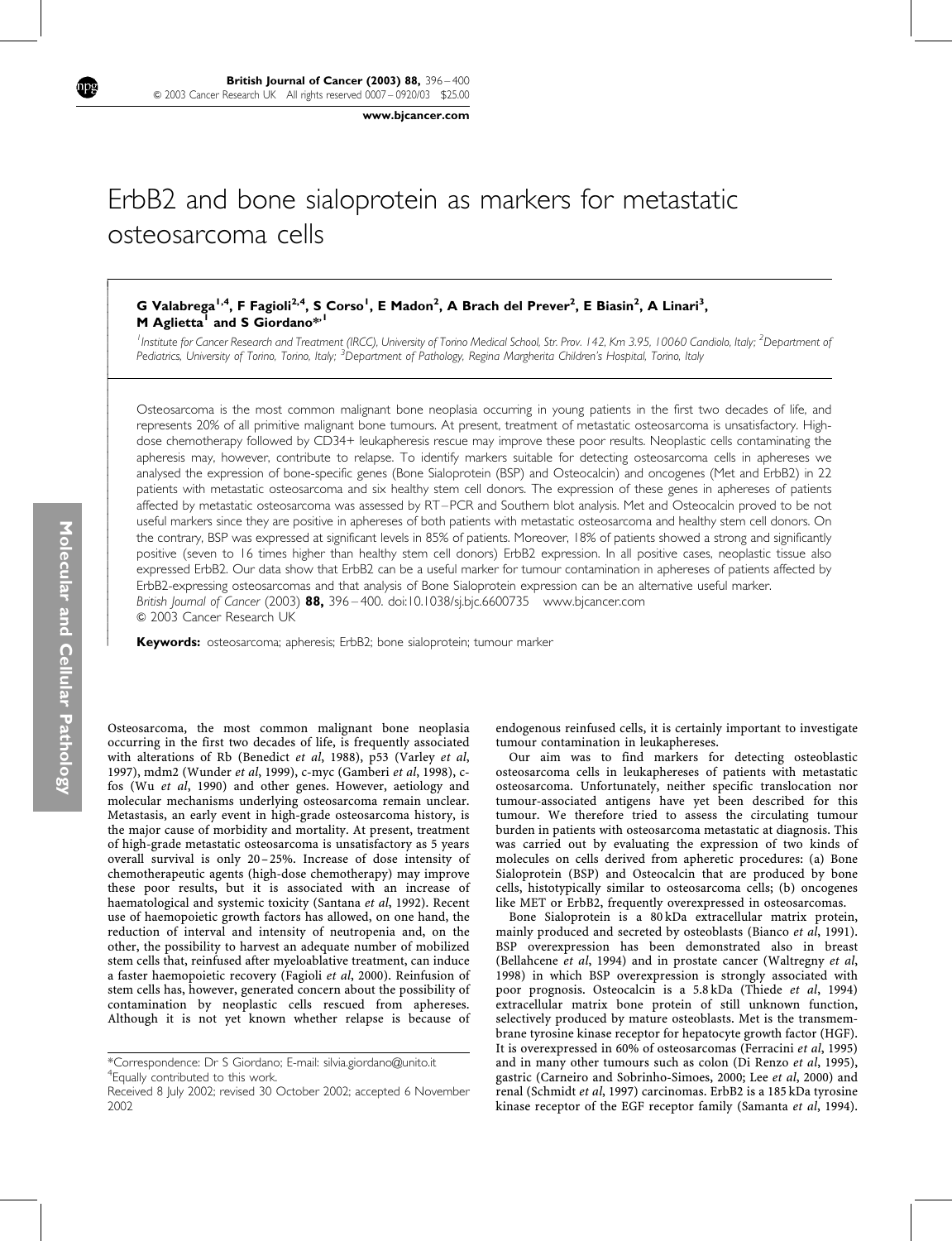ErbB2 overexpression has been demonstrated in 30% of osteosarcomas (Gorlick et al, 1999) and in many other tumours such as breast (Pegram and Slamon, 2000), ovary (Slamon et al, 1989), lung (Scheurle et al, 2000) and gastric (Lin et al, 2000) carcinomas. Expression of ErbB2 in localised and metastatic osteosarcomas has been associated with poor prognosis in terms of survival, development of metastasis and response to chemotherapy (Onda et al, 1996; Pegram and Slamon, 2000).

As all the analysed markers are illegitimately expressed in haemopoietic cells (Chelly et al, 1989), we considered a semiquantitative approach using RT–PCR followed by Southern blot analysis, with a final quantification of radioactive intensity.

In this work, we show that Met and Osteocalcin are not useful markers for the detection of micrometastasis in aphereses of patients with metastatic osteosarcoma, as they are expressed at significant levels also in healthy donors. On the contrary, we show that BSP expression is significantly increased in patients. We then show that cells derived from apheretic procedures express ErbB2 at significant levels in patients with metastatic osteosarcomas in comparison with healthy stem cell donors. Finally, we show that different aphereses from the same patient display diverse ErbB2 levels.

#### MATERIALS AND METHODS

#### Patients and healthy donors

All patients and healthy stem cell donors gave written informed consent for leukapheretic procedures.

Experiments on Osteocalcin and BSP were carried out using leukaphereses from 14 patients. Expression of ErbB2 was evaluated on the same leukaphereses plus a further eight samples from patients successively recruited. All patients had histologically confirmed metastatic osteosarcoma, before apheresis collection (median age 12.8 years, range 6–34 years). Sites of primary osteosarcoma were femur, humerus, tibia and fibula (see Table 1). All patients had been treated with chemotherapy (following methodology described in Fagioli et al, 2002) prior to apheresis collection. As no primary tumours were available, ErbB2 expression was evaluated on lung metastases excised from patients undergoing surgery. Six aphereses from healthy stem cell donors were used as control. Healthy stem cell donors were siblings of patients with acute lymphoblastic leukaemia undergoing allogenic transplantation. Both osteosarcoma patients and healthy stem cell

Table I Patient characteristics

| Sex                  |                                       |
|----------------------|---------------------------------------|
| Females              | 9                                     |
| Males                | 13                                    |
| Age                  |                                       |
| Median               | 12 years, 8 months                    |
| Range                | 6 years, 2 months-34 years, 10 months |
| Histology            |                                       |
| Osteoblastic         | 13                                    |
| Fibroblastic         | 4                                     |
| Chondroblastic       | 3                                     |
| Teleangectasic       |                                       |
| Chondro-osteoblastic |                                       |
| Site at diagnosis    |                                       |
| Humerus              | 3                                     |
| Fibula               | 5                                     |
| Femur                | 8                                     |
| Tibia                | 5                                     |
| Fibula+tibia         |                                       |
| Site of MTS          |                                       |
| Lung                 | 21                                    |
| Lung+pelvis          |                                       |



donors were treated with granulocyte colony-stimulating factor (G-CSF) before stem cell harvesting.

#### RNA extraction, RT–PCR and Southern blot experiments

Mononucleated cells were isolated by Ficoll from 1 ml of leukapheresis from individuals treated with G-CSF, obtaining a number of cells included between  $10^7$  and  $2 \times 10^7$ . RNAs were purified with the ULTRASPEC II RNA kit (Biotecx Houston, TE, USA) based on extraction with guanidine and urea salts. DNA and proteins were separated by phenol–chloroform, then RNA was precipitated with ethanol 75%. RNA was finally eluted in DEPc (diethylpyrocarbonate) containing water. A measure of  $1 \mu$ g of RNA was retro transcribed using the Promega kit (Madison, WI, USA). In all, 100 ng of cDNA was used for RT– PCR experiments.

All PCR reactions were conducted in a 50  $\mu$ l final volume: Sterile water: 33.5 ul Buffer  $10 \times + \text{MgCl}_2$  25  $\mu \text{m}^{-1}$ : 5  $\mu$ l (Dynazyme) DNTPs 2.5 mm:  $5 \mu \tilde{1}^{-1}$ Primer sense: 30 pm in 1  $\mu$ l Primer antisense: 30 pm in 1  $\mu$ l Taq polymerase Dynazyme (2 U  $\mu$ l<sup>-1</sup>): 0.5  $\mu$ l cDNA:  $100$  ng in  $4 \mu$ .

To quantify cDNA and to verify the absence of degradation, we performed PCR amplification of mRNAs coding either for GAPDH or  $\beta$ -actin, ubiquitously expressed proteins. All PCR experiments were preceded by a 2-min denaturation at 94°C and followed by a 5-min final extension at 72°C. Thermal profile for GAPDH amplification: 30 cycles starting with denaturation of 1 min at 94 $\degree$ C, followed by 30 s of annealing at 54 $\degree$ C, 40 s of extension at 72°C. Thermal profile for  $\beta$ -actin amplification: 30 cycles starting with denaturation 1.5 min at 94 $^{\circ}$ C, followed by 30 s at 60 $^{\circ}$ C, and 1 min of extension at  $72^{\circ}$ C. Thermal profile for BSP amplification: 30 cycles starting with denaturation 1 min at  $94^{\circ}$ C, followed by 30 s of annealing at 55 $^{\circ}$ C, and 40 s of extension at 72 $^{\circ}$ C. Thermal profile for ErbB2 amplification: 30 cycles starting with denaturation 30 s at 94<sup>°</sup>C, followed by 30 s of annealing at  $54^{\circ}$ C, 40 s of extension at  $72^{\circ}$ C.

Thermal profile for Osteocalcin amplification: 30 cycles starting with denaturation 30 s at 94 $^{\circ}$ C, followed by 30 s of annealing at 55 $\degree$ C, 40 s of extension at 72 $\degree$ C.

All PCR products were analysed by radioactive Southern blot using specific labelled probes. Radioactivity was quantified with a STORM phosphor reader.

| GAPDH:          | sense 5'-ACC ACA GTC CAT GCC ATC AC-3' (T <sub>m</sub> =57.4°C)      |
|-----------------|----------------------------------------------------------------------|
|                 | antisense: 5'-TCC ACC ACC CTG TTG CTG TA-3' (T <sub>m</sub> =57.4°C) |
| $\beta$ -actin: | sense: 5'-TGA CGG GGT CAC CCA CAC ACT GTG CCC ATC                    |
|                 | $CA-3'$ (T <sub>m</sub> 73.9 °C)                                     |
|                 | antisense: 5'-CTA GAA GCA TTT GCG GTG GAC GAT GGA                    |
|                 | GGG-3' $(T_m 68.8^{\circ}C)$                                         |
| Osteocalcin:    | sense 5'-TCC CAC AGA TTC CTC TTC TGG A-3' (T <sub>m</sub> 59.3°C)    |
|                 | antisense 5'-GAT GGG CAT TTT GCA CGG G-3' (T <sub>m</sub> 58.2°C)    |
| BSP:            | sense: 5'-GCA TCG AAG AGT CAA AAT AG-3' (T <sub>m</sub> 60.8°C)      |
|                 | antisense 5'-TTC TTC TCC ATT GTC TCC TC-3' (T <sub>m</sub> 58.8°C)   |
| FrbB2:          | sense 5'-CAC AGA CAC GTT TGA GTC CA-3' (T <sub>m</sub> 56.8°C)       |
|                 | antisense 5'-AAA GCT CTC CGG CAG AAA TG-3' (T <sub>m</sub> 56.8°C)   |

ErbB2 sense primer is located on exon 3; ErbB2 antisense primer is located on exon 5.

#### Cell lines and cultures

U20S, SAOS II (available from ATCC catalogue), IOR/OS17, SARG, MOS, (obtained from Istituto Ortopedico Rizzoli di Bologna) were used as positive controls. U20S: human cell line from a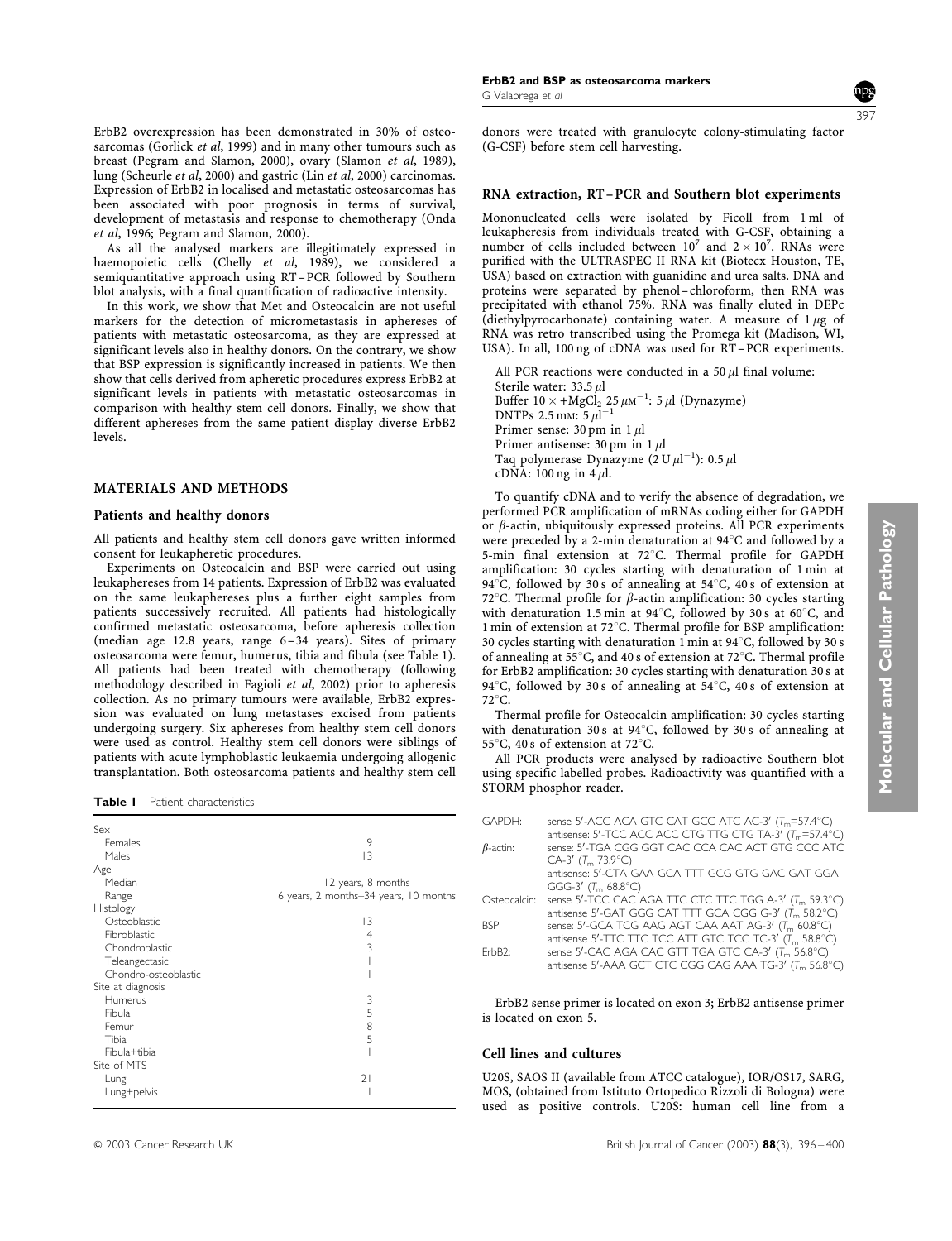differentiated osteosarcoma. SAOSII: human cell line from a femur osteosarcoma. IOR/OS17, SARG, MOS: human cell lines from osteoblastic osteosarcoma. All cell lines, were cultured in Dulbecco's modified essential medium (DMEM, GIBCO (Tulsa, OK, USA)) supplemented with 10% foetal bovine serum, 1% glutamine, penicillin streptomycin fungizon (PFS). All cell lines were grown at 37 $\degree$ C, in a CO<sub>2</sub> 5% atmosphere.

## RESULTS

398

## Osteocalcin and Met are expressed at comparable levels in aphereses of patients and healthy stem cell donors

To detect tumour cells in aphereses of patients affected by metastatic osteosarcoma, we investigated the expression of the genes encoding for Osteocalcin and Met. Osteocalcin is a bonespecific protein localised in the extracellular matrix; Met, the tyrosine kinase receptor for HGF, is not expressed in osteoblasts, but is ectopically expressed in 60% of osteosarcomas.

Using semiquantitative RT–PCR, we analysed Osteocalcin and Met expression in aphereses of healthy stem cell donors and patients. As shown in Figure 1, Osteocalcin expression is elevated both in osteosarcoma patients and in healthy haemopoietic stem cell donors, without any significant difference between the two groups. The same results were obtained from the analysis of Met expression (data not shown). These data show that neither Osteocalcin nor Met are useful markers for the detection of tumour contamination.

## Average BSP expression is increased in patients affected by metastatic osteosarcoma

BSP is an extracellular bone matrix protein that is mainly expressed by osteoblasts. It has also been shown that its expression is increased in prostate carcinomas where it is strongly associated with poor prognosis (Waltregny et al, 1998). We first showed that BSP mRNA is expressed in human osteosarcoma cell lines (Figure 2A). On this premise, we compared BSP expression in aphereses of patients and of healthy haemopoietic stem cell donors by RT–PCR, followed by Southern blot. While control mRNA (GAPDH) levels are comparable, there is a significant difference in average BSP expression between the two groups. To measure the differences observed in Southern blot analysis, we quantified radioactivity of the bands by STORM phosphor reader and calculated the ratio between BSP and GAPDH values. Average BSP levels are 2.14 times higher in patients vs healthy donors. Moreover, 85% of patients (12 out of 14) display significantly higher BSP levels than all healthy donors (Figure 2B).

## ErbB2 is a useful marker for detection of tumour contamination in patients with ErbB2 expressing osteosarcomas

The fourth marker we analysed is ErbB2. The ErbB2 gene, encoding for a tyrosine kinase of the EGF receptor family, is



Figure I RT–PCR performed with osteocalcin-specific (upper panel) and GAPDH-specific (lower panel) primers on cDNAs obtained from 14 patients affected by metastatic osteosarcoma and six healthy haemopoietic stem cell donors. C: MG63 osteosarcoma cell line; 1–14: patient cDNAs; A–F: stem cell donors cDNAs. This and all the following experiments were done at least three times.



Figure 2 (A) cDNA amplification from human osteosarcoma cell lines with oligonucleotides specific for BSP. The size of the amplified fragment is 534 b. Os10, Mos, U2OS, MG63, Sarg: human osteosarcoma cell lines. (B) Schematic representation of the ratio between BSP and GAPDH expression in stem cell donors and in patients (for experimental details see the Materials and Methods section). A–F: stem cell donors; 1–14: patients affected by metastatic osteosarcoma.

overexpressed in about 30% of human osteosarcomas and its expression correlates with a poor prognosis. We measured the levels of ErbB2 expression in patients and in healthy stem cell donors by RT–PCR followed by Southern blot. While levels of  $\beta$ actin are comparable in patients and in donors, there is a remarkable difference in ErbB2 expression between the two groups. To quantify these differences, we measured radioactivity of the amplified bands and, for each sample, we calculated the ratio between ErbB2 and a control mRNA ( $\beta$ -actin). In all, 18% (four out of 22) of patients displayed levels higher than all controls. Positive patients showed values from seven to 16 times higher than healthy donors (Figure 3).

To demonstrate that ErbB2 expression in aphereses may be because of the presence of metastatic cells, we evaluated ErbB2 expression in lung metastasis derived from patients displaying high levels of ErbB2 in aphereses. As shown in Figure 4, ErbB2 expression was evident in neoplastic tissues derived from these patients (samples 6, 7 and 22), but not in those derived from patients whose aphereses were negative.

Moreover, to evaluate if consecutive aphereses derived from the same patient display the same level of tumour contamination, we performed analysis of expression of ErbB2. As shown in Figure 4B, patients ErbB2+ displayed different values of ErbB2 in different aphereses. This observation suggests that the choice of the apheretic collection for reinfusion could decrease the risk of metastatic contamination.

## DISCUSSION

At present, treatment of high-grade metastatic osteosarcoma is unsatisfactory as 5 years overall survival is only 20-25%. Increase of dose intensity of chemotherapeutic agents (high-dose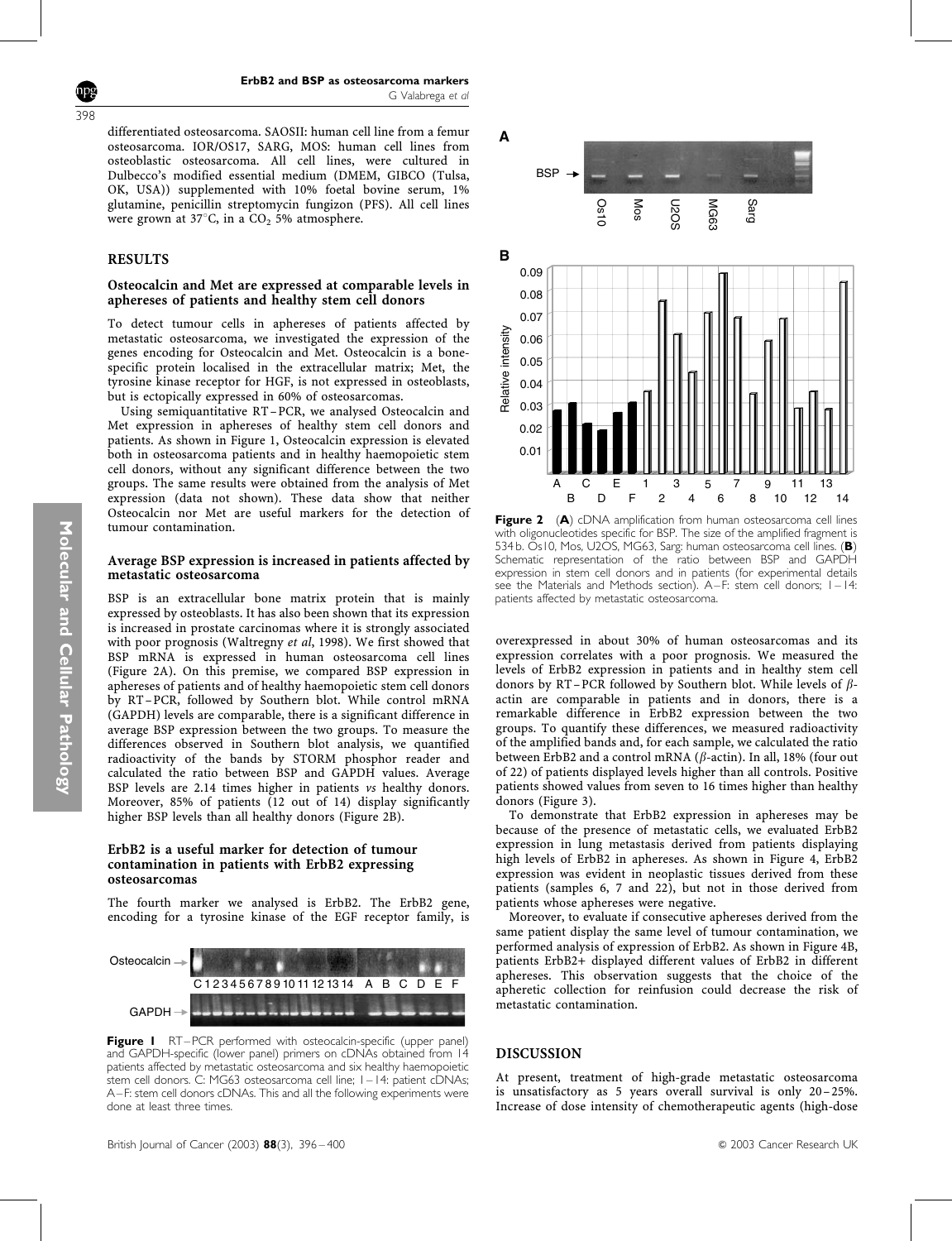

Figure 3 Schematic representation of the ratio between ErbB2 and  $\beta$ actin expression in stem cell donors and in patients. A–F: stem cell donors; 1–22: patients affected by metastastic osteosarcoma. Patient numbering is the same as in Figure 2B.



Figure 4 (A) RT–PCR performed with ErbB2-specific (upper panel) and  $\beta$ -actin-specific (lower panel) oligonucleotides. cDNAs were obtained from metastasis of nine patients. C: cDNA from MG63 osteosarcoma cell line. Patient numbering is the same as in Figure 3. (B) Schematic representation of the ratio between ErbB2 and  $\beta$ -actin expression in different aphaereses derived from ErbB2+ patients (patient numbering corresponds to Figure 3).

chemotherapy) may improve these poor results, but it is associated with an increase of haematological toxicity. Recent use of haemopoietic growth factors has allowed the reduction of neutropenia and has given the possibility of mobilising and harvesting an adequate number of haemopoietic CD34+ stem cells (Fagioli et al, 2002). Purified CD34+ stem cells, once reinfused after myeloablative treatment, can induce a faster haemopoietic recovery. However, reinfusion of stem cells has generated concern about the possibility of rescuing neoplastic cells contaminating the aphereses. Even if it is not yet known whether relapses are because of endogenous or reinfused cells, it is certainly important to investigate tumour contamination in leukaphereses.

Our objective was to find markers able to detect osteoblastic osteosarcoma contamination in aphereses of patients with metastatic osteosarcoma. Since, as yet, no specific antigen has been found for osteosarcoma, in order to reveal the presence of 399

Our data indicate that neither Met nor Osteocalcin are useful markers to detect metastatic cells since they are expressed at comparable levels in aphereses of patients with metastatic osteosarcoma as well as those of healthy stem cell donors.

We obtained more interesting results with BSP, a protein produced by osteoblasts, whose expression is increased in osteosarcoma patients; nevertheless, quantitative difference between the two groups is not wide enough to use this molecule as a single marker in the detection of peripheral micrometastasis. On the contrary, since this molecule is expressed in the vast majority of primary osteosarcomas, its additional evaluation might be helpful for further characterization of patients.

The last molecule we considered for the detection of tumour contamination is ErbB2, a tyrosine kinase receptor of the EGF receptor family. Even if this is not a tumour-specific marker, it is overexpressed in 30% of osteosarcomas and it is associated with poor prognosis (Gorlick et al, 1999). In our experiments, we found that 18% of aphereses derived from patients affected by osteosarcoma were significantly positive for ErbB2 expression; lung metastasis derived from these same patients were also positive for ErbB2 expression. It is also important to point out that positivity of the apheresis was detected only in patients whose neoplastic tissues express ErbB2.

We can thus conclude that, although finding low ErbB2 levels does not exclude neoplastic bone marrow contamination, high levels of ErbB2 expression in aphereses might be evocative of micrometastasis. Another conclusion that can be drawn by this work is that aphereses obtained by the same patient can display a different degree of ErbB2 expression. It might be thus critical, when possible, to analyse the level of expression of ErbB2, to avoid reinfusion of blood cells contaminated by ErbB2+ cells. Moreover, if reinfusion of these positive aphereses is required, the possibility of purging them by use of anti-ErbB2 antibodies should be considered.

ErbB2 has been extensively studied for its involvement in different human tumours, such as breast cancer. Since also in these cases overexpression of this gene correlates with a poor prognosis, therapeutic approaches have been pursued to either decrease ErbB2 expression or functionally inactivate it. In fact, few years ago a monoclonal anti-ErbB2 antibody (Herceptin) became available and was used to treat patients with metastatic breast cancer; these trials showed a significant improvement of patient's outcome following this treatment (Piccart and Awada, 2000; Stebbing et al, 2000). If our data will be confirmed on larger numbers, it can be hypothesized that a similar application of Herceptin in ErbB2 overexpressing osteosarcomas could also result in treatment improvement. Moreover, many other therapeutical approaches targeting this molecule are under development, such as the use of monoclonal anti-ErbB2 antibodies conjugated with cytotoxic drugs (Azemar et al, 2000) single-chain antibodies, and DNA vaccines (Wei et al, 1999).

# ACKNOWLEDGEMENTS

We thank Dr Ferracini, Prof. Grano, and Prof. Tamagnone for helpful discussion; E Wright for editing the manuscript; A Cignetto for the secretarial assistance; L Palmas and R Albano for their technical support. This work was supported by COFIN MURST 2001 to SG, Associazione Italiana per la Ricerca sul Cancro AIRC (grant to SG and EM).